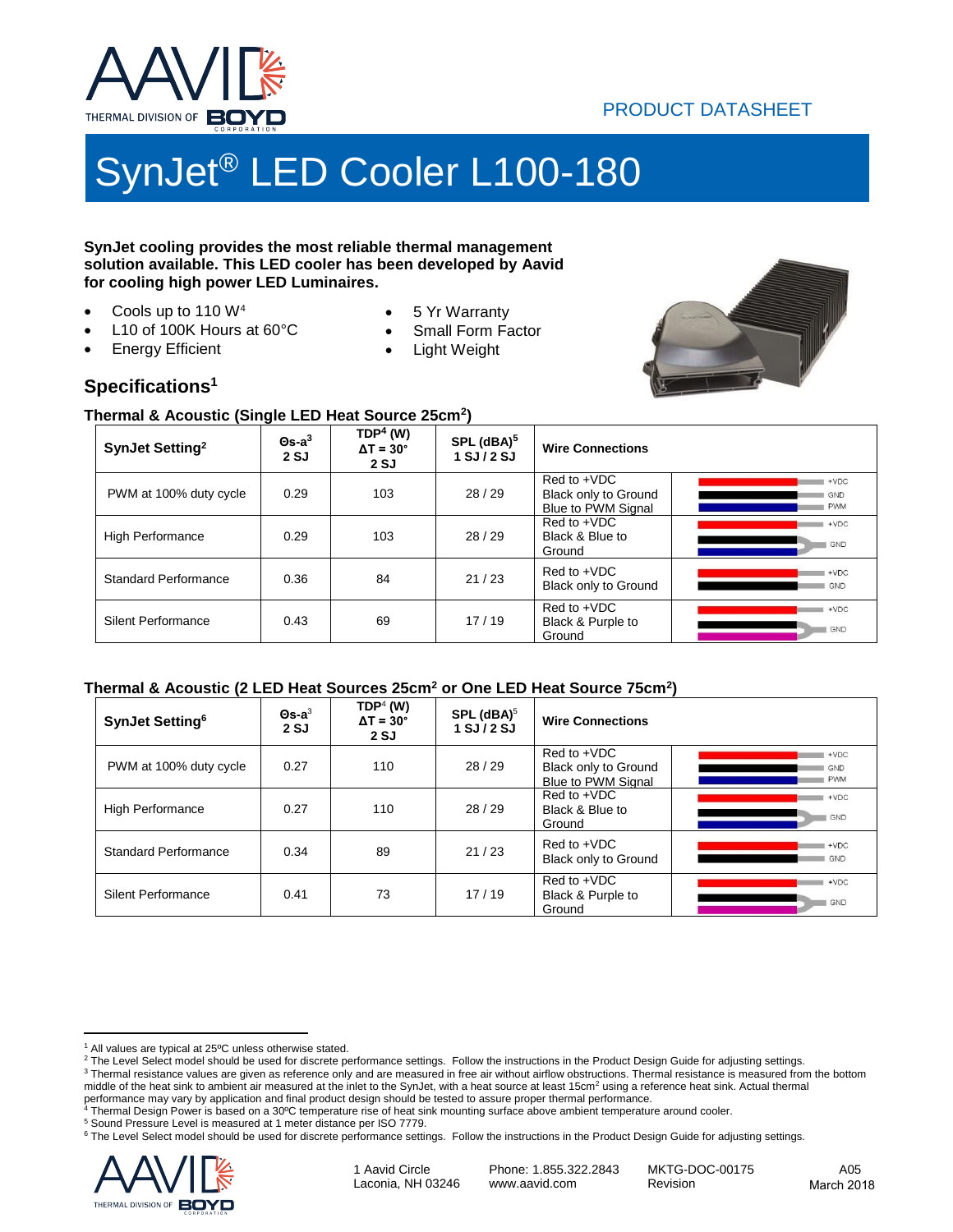

# PRODUCT DATASHEET

#### **Electrical**

|                             | Voltage            | Current $(mA)^7$ |                  | Pavg                      | Voltage         | Current (mA) <sup>6</sup> |                  |                  | Pavg              |                 |
|-----------------------------|--------------------|------------------|------------------|---------------------------|-----------------|---------------------------|------------------|------------------|-------------------|-----------------|
| SynJet Setting <sup>2</sup> | (VDC)<br>$+/- 10%$ | Imin<br>$1/2$ SJ | lavg<br>$1/2$ SJ | <b>I</b> peak<br>$1/2$ SJ | (W)<br>$1/2$ SJ | (VDC)<br>$+/- 10%$        | Imin<br>$1/2$ SJ | lavg<br>$1/2$ SJ | Ipeak<br>$1/2$ SJ | (W)<br>$1/2$ SJ |
| PWM at 100% duty cycle      |                    | 20/40            | 220/440          | 440/880                   | .10/2.20        | 12                        | 10/20            | 115/230          | 230/460           | 1.38/2.76       |
| <b>High Performance</b>     |                    | 20/40            | 180/360          | 360/720                   | 0.90/1.80       |                           | 10/20            | 92/184           | 184/368           | 1.10/2.20       |
| <b>Standard Performance</b> |                    | 20/40            | 80/160           | 160/320                   | 0.40/0.80       |                           | 10/20            | 46/92            | 92/184            | 0.55/1.10       |
| <b>Silent Performance</b>   |                    | 20/40            | 60/120           | 120/240                   | 0.30/0.60       |                           | 10/20            | 33/66            | 66/132            | 0.40/0.80       |

#### **Environmental**

| <b>All Settings</b>                | Min | Max  | <b>Units</b> | <b>Conditions</b>                  |
|------------------------------------|-----|------|--------------|------------------------------------|
| <b>Operating Temperature</b>       | -40 | 70   | $^{\circ}C$  | Air temperature surrounding cooler |
| Storage Temperature                | -50 | 85   | $^{\circ}C$  | Air temperature surrounding cooler |
| Storage Altitude                   |     | 15K  | m            | Above sea level                    |
| <b>Operating Relative Humidity</b> |     | 95   | $\%$         | Non-condensing                     |
| Weight                             |     | 1.42 | kg           | SynJet with AI heat sink           |
| Reliability                        |     | 100K | hrs          | L10 @ 60°C                         |
| <b>Regulatory Compliance</b>       |     |      |              | RoHS, UL, FCC Part 15 Class B, CE  |

#### **Mechanical**

#### **SynJet Cooling Solution shown with Configurable heat sink**



All dimensions are nominal and in mm unless otherwise stated. See product drawings for more detail.

 $^7$  The SynJet has a time varying current. The current waveform is sinusoidal and the average current (lavg) is used to calculate the average power consumption (Pavg) at nominal input voltage (VDC). See the Electrical section in the Product Design Guide for a detailed explanation.